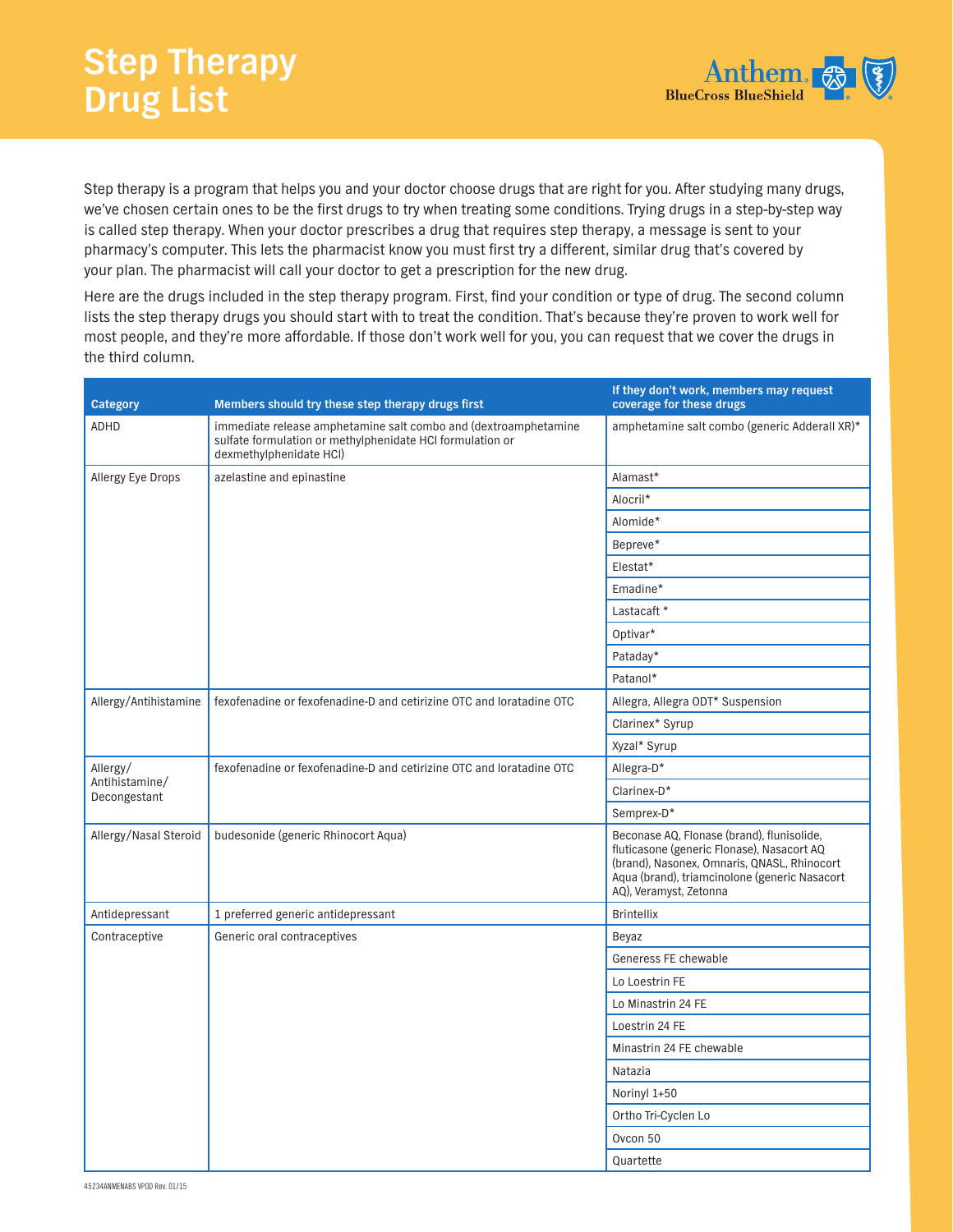| Category                | Members should try these step therapy drugs first                                                                                                         | If they don't work, members may request<br>coverage for these drugs |
|-------------------------|-----------------------------------------------------------------------------------------------------------------------------------------------------------|---------------------------------------------------------------------|
| Contraceptive           | Generic oral contraceptives                                                                                                                               | Safyral                                                             |
| <b>Diabetes</b>         | metformin, metformin extended-release                                                                                                                     | Bydureon                                                            |
|                         |                                                                                                                                                           | <b>Byetta</b>                                                       |
|                         |                                                                                                                                                           | Janumet                                                             |
|                         |                                                                                                                                                           | Janumet XR                                                          |
|                         |                                                                                                                                                           | Januvia                                                             |
|                         |                                                                                                                                                           | Jentadueto                                                          |
|                         |                                                                                                                                                           | Juvisync                                                            |
|                         |                                                                                                                                                           | Tanzeum                                                             |
|                         |                                                                                                                                                           | Tradjenta                                                           |
|                         |                                                                                                                                                           | Trulicity                                                           |
|                         |                                                                                                                                                           | Victoza                                                             |
|                         | metformin, metformin extended -release and A preferred DPP-4 inhibitor                                                                                    | Farxiga                                                             |
|                         | (Januvia, Tradjenta, Trulicity, Janumet, Janumet XR, Juvisync,<br>or Jentadueto); OR A GLP-1 agonist                                                      | Invokamet                                                           |
|                         |                                                                                                                                                           | Invokana                                                            |
|                         |                                                                                                                                                           | Jardiance                                                           |
|                         | metformin, metformin extended -release and One preferred DPP-4 inhibitor<br>(Januvia, Tradjenta, Trulicity, Janumet, Janumet XR, Juvisync, or Jentadueto) | Kazano                                                              |
|                         |                                                                                                                                                           | Kombiglyze XR                                                       |
|                         |                                                                                                                                                           | Nesina                                                              |
|                         |                                                                                                                                                           | Onglyza                                                             |
|                         |                                                                                                                                                           | <b>Oseni</b>                                                        |
|                         |                                                                                                                                                           | Xigduo XR                                                           |
|                         | metformin, sulfonylurea, DPP-4 inhibitor and pioglitazone                                                                                                 | Avandamet                                                           |
|                         |                                                                                                                                                           | Avandaryl                                                           |
|                         |                                                                                                                                                           | Avandia                                                             |
|                         | Novolog or Humalog                                                                                                                                        | Apidra                                                              |
|                         | Roche and Lifescan products                                                                                                                               | <b>Blood Glucose Meters/Strips</b>                                  |
| Gout                    | allopurinol                                                                                                                                               | Uloric                                                              |
| <b>High Cholesterol</b> | atorvastatin                                                                                                                                              | Lipitor                                                             |
|                         | niacin ER*                                                                                                                                                | Niaspan                                                             |
|                         | one generic statin OR Crestor (either 20 or 40mg)                                                                                                         | Altoprev                                                            |
|                         |                                                                                                                                                           | Lescol, XL                                                          |
|                         |                                                                                                                                                           | Liptruzet                                                           |
|                         |                                                                                                                                                           | Livalo                                                              |
|                         | one generic statin AND Crestor (either 20 or 40mg)                                                                                                        | Vytorin                                                             |
|                         |                                                                                                                                                           | Zetia                                                               |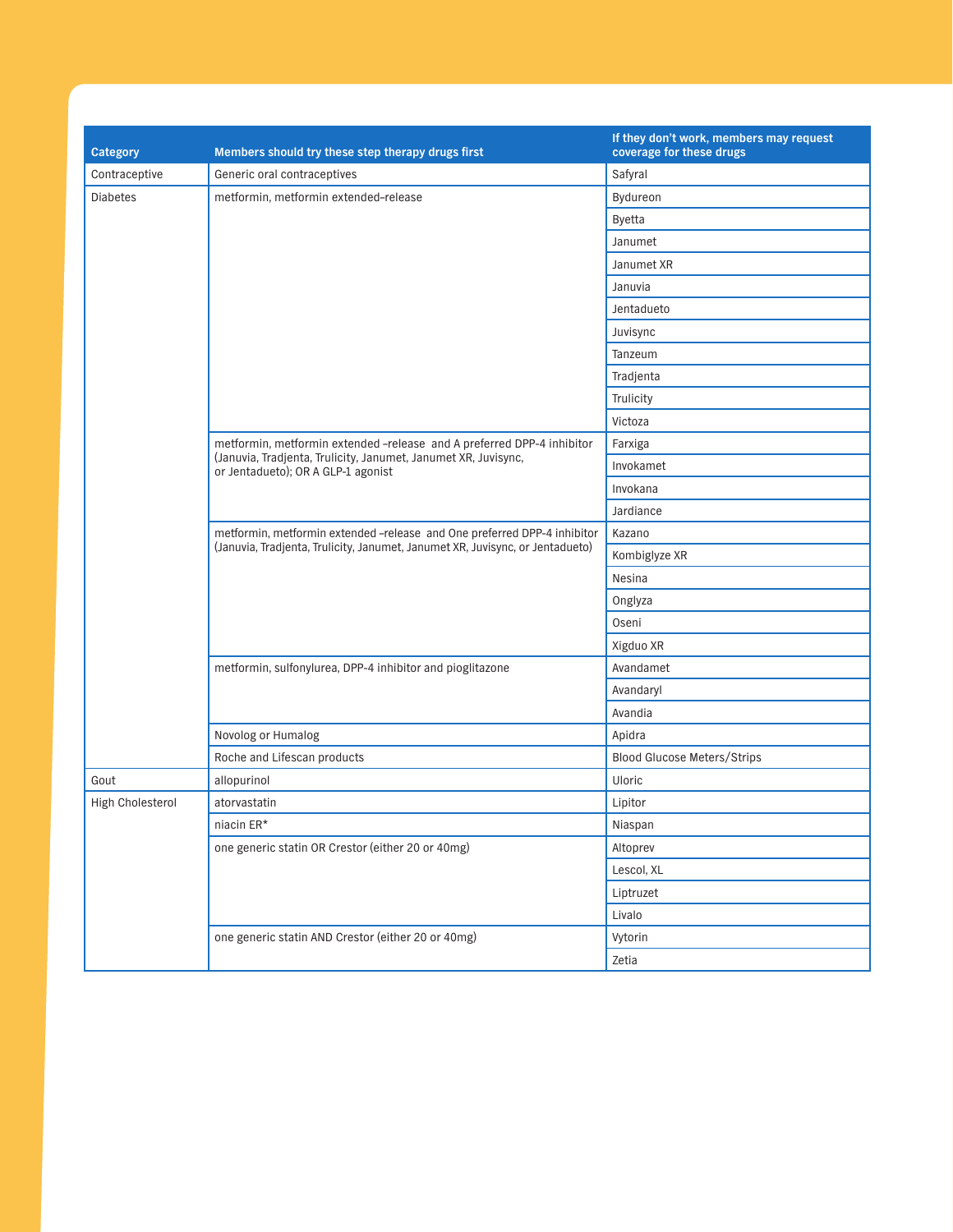| <b>Category</b>                     | Members should try these step therapy drugs first                                                                                        | If they don't work, members may request<br>coverage for these drugs |
|-------------------------------------|------------------------------------------------------------------------------------------------------------------------------------------|---------------------------------------------------------------------|
| Indigestion, GERD,<br>Peptic Ulcers | Nexium 40mg, Nexium Suspension, generic omeprazole capsules,<br>generic lansoprazole and generic pantoprazole tablets                    | Aciphex*                                                            |
|                                     |                                                                                                                                          | Aciphex sprinkle                                                    |
|                                     |                                                                                                                                          | Dexilant*                                                           |
|                                     |                                                                                                                                          | Esomeprazole                                                        |
|                                     |                                                                                                                                          | Nexium                                                              |
|                                     |                                                                                                                                          | Prevacid*                                                           |
|                                     |                                                                                                                                          | Prilosec 20mg, 40mg                                                 |
|                                     |                                                                                                                                          | Prilosec Powder packets                                             |
|                                     |                                                                                                                                          | Protonix*                                                           |
|                                     |                                                                                                                                          | Zegerid*                                                            |
| Infertility                         | Follistim AQ                                                                                                                             | <b>Bravelle</b>                                                     |
|                                     |                                                                                                                                          | Gonal F/Rff                                                         |
| <b>Mental Health</b>                | Requires any two of the following: bupropion, citalopram, fluoxetine,<br>fluvoxamine, paroxetine, paroxetine cr, sertraline, venlafaxine | Viibryd                                                             |
| <b>Migraine Medication</b>          | sumatriptan injection                                                                                                                    | Sumavel DosePro                                                     |
|                                     | sumatriptan nasal spray                                                                                                                  | Zomig (nasal)                                                       |
|                                     | sumatriptan or naratriptan                                                                                                               | Axert                                                               |
|                                     |                                                                                                                                          | Frova                                                               |
|                                     |                                                                                                                                          | Relpax                                                              |
|                                     |                                                                                                                                          | Treximet                                                            |
|                                     |                                                                                                                                          | Zomig (oral)                                                        |
| Multiple Sclerosis                  | One preferred interferon (Avonex or Rebif) and copaxone                                                                                  | Betaseron                                                           |
|                                     |                                                                                                                                          | Extavia                                                             |
| Nephropathic<br>Cystinosis          | Cystagon                                                                                                                                 | Procysbi                                                            |
| <b>NSAID</b>                        | 1 oral generic NSAID                                                                                                                     | Zipsor                                                              |
| NSAID/PPI combo                     | 1 oral generic NSAID                                                                                                                     | Vimovo                                                              |
| Omega-3 Fatty Acid                  | fenofibrate                                                                                                                              | Epanova                                                             |
|                                     |                                                                                                                                          | Lovaza                                                              |
|                                     |                                                                                                                                          | Vascepa                                                             |
| Osteoporosis                        | alendronate (brand or generic) and Actonel                                                                                               | Boniva (brand or generic)                                           |
| Overactive Bladder                  | 1 preferred generic AND 1 preferred brand                                                                                                | Mybetriq ER                                                         |
|                                     | oxybutynin IR or oxybutynin XL                                                                                                           | Enablex                                                             |
|                                     |                                                                                                                                          | Gelnique                                                            |
|                                     |                                                                                                                                          | Oxytrol                                                             |
|                                     |                                                                                                                                          | Sanctura/XR                                                         |
| Pain Relief                         | 1 oral generic NSAID                                                                                                                     | Duexis                                                              |
|                                     | 1 generic immediate-release opioid combination product                                                                                   | Avinza MSB                                                          |
|                                     |                                                                                                                                          | Duragesic MSB                                                       |
|                                     |                                                                                                                                          | Kadian MSB                                                          |
|                                     |                                                                                                                                          | Xartemis XR                                                         |